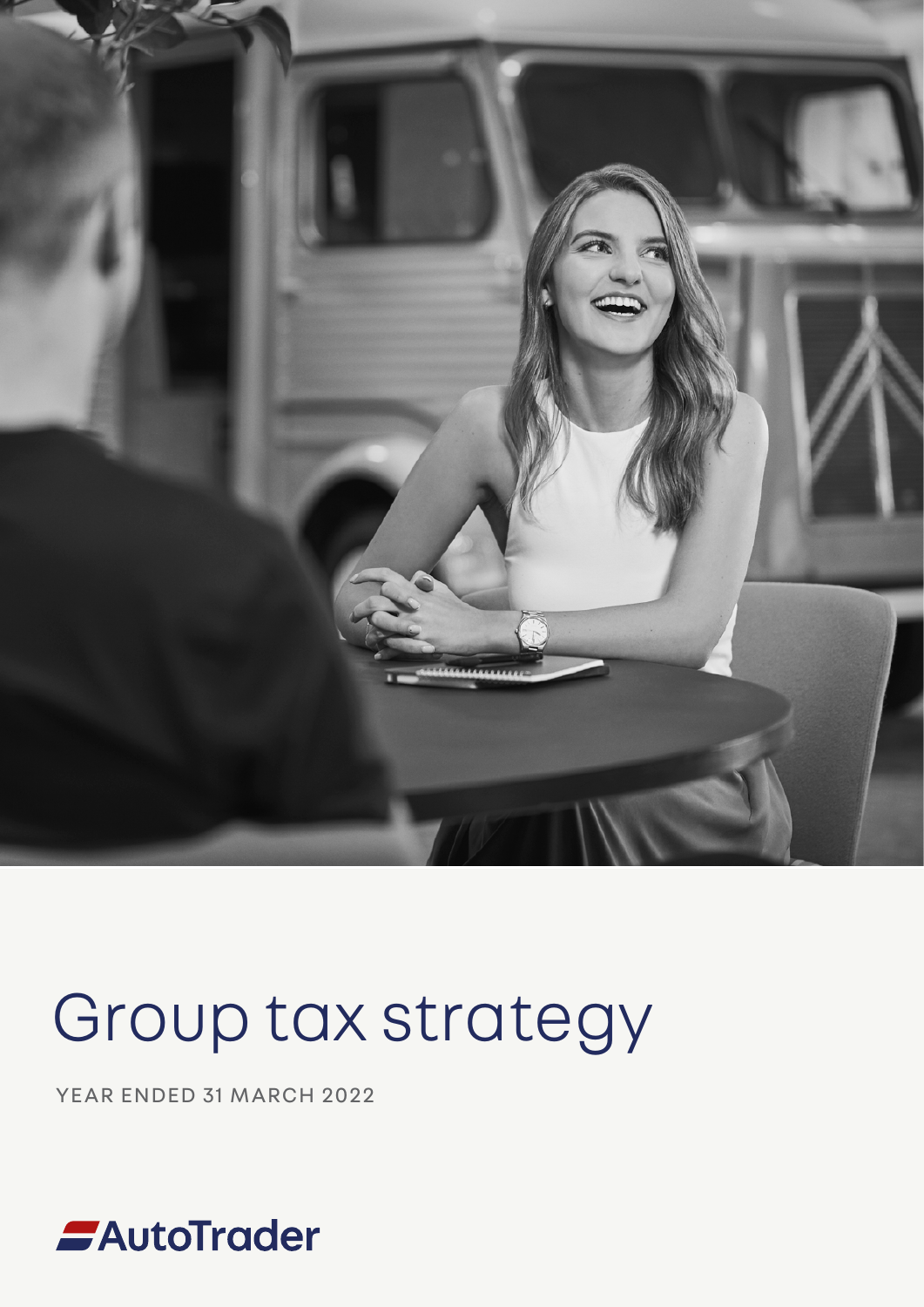## Auto Trader Group Plc Group tax strategy Year ended 31 March 2022

#### 1. Introduction

This document sets out the Tax Strategy of Auto Trader Group plc and its subsidiary undertakings (hereinafter, collectively referred to as 'the Group').

The Tax Strategy will be periodically reviewed and any material amendments will be approved by the Board of Auto Trader Group plc.

The Tax Strategy applies to all forms of taxes payable by the Group, including direct taxes, indirect taxes, payroll based taxes, customs duties etc. This document sets out the Group's tax risk management policy, which covers both the internal governance of tax matters and the approach to tax.

Our approach to tax forms part of our broader purpose to Drive Change Together. Responsibly.

With this in mind, the Group is committed to collecting and paying the correct amount of tax, at the right time and acting in a transparent and responsible manner.

Auto Trader Group plc regards this document as complying with its duty under para 16(2) and para 25(1), Sch 19 FA16, and was approved by the Board on 10 February 2022.

Trust and transparency is key in today's automotive marketplace…

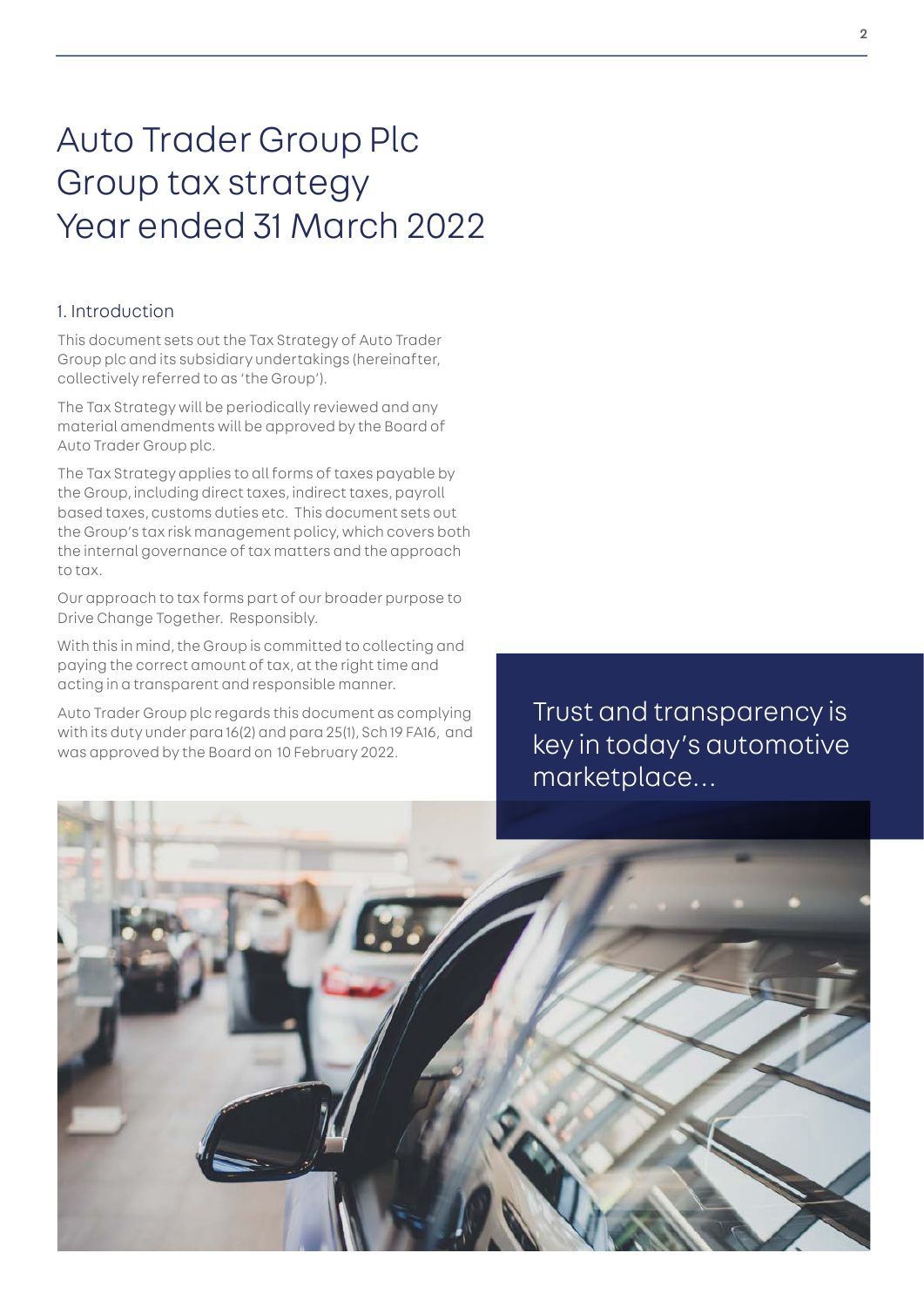### 2. Group tax objectives

Trust and transparency is key in today's automotive marketplace. Auto Trader is committed to acting with integrity and transparency in all matters, including tax. We aim to provide transparent and accessible communication to enable others to understand our Tax Strategy.

The Group's Tax Strategy is focused on achieving the following objectives:

- Ensuring compliance with relevant tax legislation, rules, regulations and reporting requirements in all countries where the Group operates;
- Control and management of ongoing risks and opportunities by ensuring appropriate governance and assurance procedures are in place;
- Applying professional due diligence and care in the management of all risks associated with tax matters;
- Collecting and paying the correct amount of tax in accordance with the applicable legislation;
- Fostering constructive, professional and transparent relationships with tax authorities, based on the concepts of integrity, collaboration, trust and transparency;
- Ensuring Auto Trader's corporate and social responsibilities, reputation and brand are always considered.

#### 3. Tax governance and compliance

The Group believes it has a corporate and social responsibility to pay the appropriate amount of taxes in accordance with UK and Overseas legislation. The Group is committed to compliance with tax law and practice, including disclosing all relevant facts and circumstances to the tax authorities, timely submission of returns and payments in relation to all taxes and claiming reliefs and incentives where available.

The Group's Chief Financial Officer has overall responsibility for the Group Tax Strategy, which has been approved by the Audit Committee and the Board of Auto Trader Group plc.

Day-to-day responsibility for ensuring compliance is delegated to the Tax Manager, who reports annually to the Audit Committee to confirm that the Tax Strategy has been complied with.

The Tax Manager is appropriately qualified and is responsible for the overall management of Group tax requirements including compliance with tax legislation and key tax deadlines, maintaining the day-to-day relationship with HMRC and providing suitable training and support to the business. Advice from external

advisors is obtained where the appropriate skills and expertise are not available in-house.

The Tax Manager works closely with the Group's risk and compliance function to define and review the key internal controls in respect of tax.

### 4. Tax planning and risk management

Tax risk arises from entering into transactions that have an uncertain tax outcome. In deriving our tax position, the Group aims for certainty and observes all applicable laws, rules, regulations and disclosure requirements, applying diligent professional care and judgement to arrive at wellreasoned conclusions. Where the tax law is unclear or subject to interpretation, professional advice or confirmation will be sought.

The Group considers the tax consequences of its transactions as a factor in its planning processes, but will not engage in any arrangements that are contrived or artificial.

The tax function will work closely with the business in providing clear, timely, relevant and business focused advice across all aspects of tax. Commercial drivers will not override compliance with all applicable laws.

The tax function will ensure that the business understands that tax should be involved throughout the business to ensure the effective delivery of the Tax Strategy. This will be achieved through regular interaction and communication between the tax function, the finance function and the broader management team. In addition, robust tax controls are in place to manage tax risks and these are regularly tested and monitored.

#### 5. Relationship with HMRC

The Group is committed to an open, transparent and professional relationship with HMRC, based on mutual trust and collaborative working. This is achieved through:

- Engaging with HMRC on a real time basis, where possible, to minimise tax risk;
- Responding to questions in a timely manner;
- Reviewing and maintaining robust internal tax controls;
- Agreeing positions on significant tax matters or unusual transactions, where relevant, in advance of returns being filed;
- Handling tax authority enquiries and audits in a courteous, timely and professional manner in the normal course of the annual compliance cycle.

By working in a transparent and collaborative way with tax authorities the Group aims to be considered as a low-risk tax payer by the tax authorities.